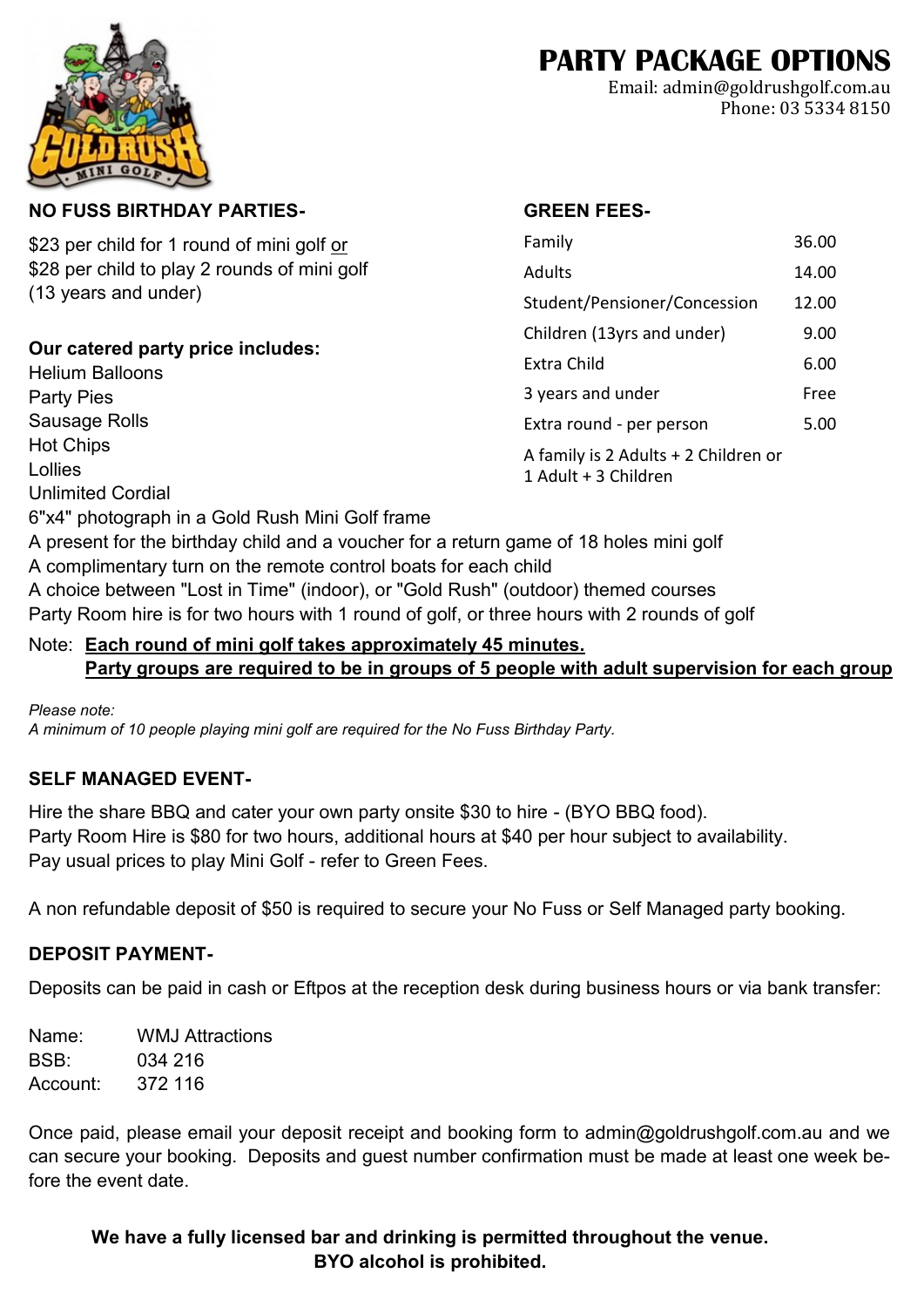

# **PARTY PACKAGE OPTIONS**

Email: admin@goldrushgolf.com.au Phone: 03 5334 8150

# **GOLD RUSH MINI GOLF TERMS AND CONDITIONS**

- 1. You enter these premises at your own risk and on the condition that you have no right of action against the owner or the operator of the park, their servants or agents for any injury to you or any person or loss or damage to any property.
- 2. Children under 10 must be accompanied by a parent or guardian at all times.
- 3. Patrons must follow all verbal and written instructions. Failure to follow a directive of an employee or written sign may result in a loss of privileges and/or eviction from the facility.
- 4. Putters must not be raised above waist height.
- 5. No running throughout the venue.
- 6. No climbing on or touching the displays and props.
- 7. Our indoor course uses ultra violet light; some props and displays may frighten some young children.
- 8. No refunds are issued.
- 9. No commercially prepared food is permitted on the premises without prior approval.
- 10. Persons under the influence of drugs or alcohol will not be admitted.
- 11. Safe departure arrangements must be made by all patrons. Gold Rush Golf accepts no responsibility for patrons leaving the facility.
- 12. Do not attempt or allow persons under your responsibility to use facilities beyond yours or their level of competency.
- 13. When cancelling a pre-arranged booking of 20 or more people with less than two weeks notice, an \$80 cancellation fee will be applied.

« Gold Rush Mini Golf »

9367 Western Highway, Ballarat, Victoria • PO Box 407W, Ballarat West, Victoria 3350 Phone: 03 5334 8150 • admin@goldrushgolf.com.au • www.goldrushminigolf.com.au